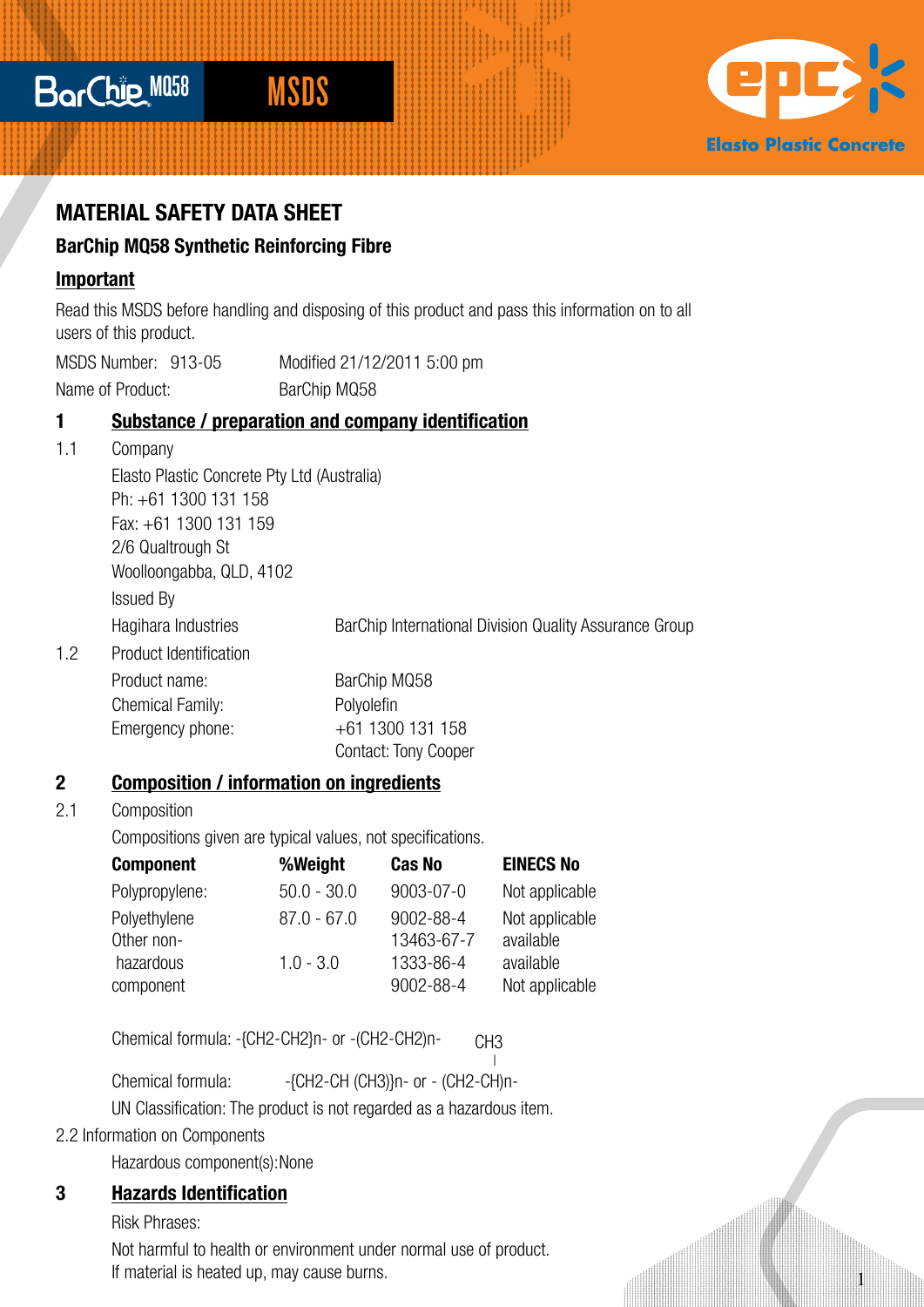# BarChie M058



 $\overline{2}$ 

# **MATERIAL SAFETY DATA SHEET**

# **BarChip MQ58 Synthetic Reinforcing Fibre**

## **4 First aid measures**

| Eye Contact:  | Rinse the eyes with clean water, then seek medical assistance.                                                                                                                            |
|---------------|-------------------------------------------------------------------------------------------------------------------------------------------------------------------------------------------|
| Skin Contact: | Rinse well with clean water.                                                                                                                                                              |
| Inhalation:   | Not expected to present a significant inhalation hazard. In case of breathing<br>excessive, airborne dust, move people to a place with clean air. Seek medical<br>assistance if required. |
| Ingestion:    | No specific treatment is necessary, however, incase of swallowing large<br>amounts, vomit immediately, and seek medical assistance.                                                       |

# **5 Fire Fighting Measures**

| Extinguishing methods: | Stop the cause of the fire first, extinguish the fire using chemical foam. |
|------------------------|----------------------------------------------------------------------------|
|                        | Water spray around the surrounding area to cool down.                      |
|                        | Wear fire protective gear and mask.                                        |
| Extinguishing agent:   | Dry chemical, carbon dioxide gas, alcofoam or water spray.                 |

# **6 Accidental Release Measures**

Sweep up the product, store for disposal in accordance with section 13.

# **7 Handling and Storage**

| Handling: | Keep away from ignition sources. Avoid direct sunlight and keep indoors with |
|-----------|------------------------------------------------------------------------------|
|           | good ventilation.                                                            |
| Storage:  | Keep away from heat or ignition sources.                                     |
|           | Don't store near strong oxidising agent (halogen, peroxide, etc)             |

# **8 Exposure Controls**

| Acceptable density:             | Not specified by ACGIH 1995 version.   |
|---------------------------------|----------------------------------------|
| Measure for facility:           | No specific measure required.          |
| Respiratory<br>protective wear: | Preferable to wear dust proof mask.    |
| Protective glasses:             | Preferable to wear protective glasses. |
| Protective gloves:              | Cotton gloves are recommendable.       |
| Protective clothes:             | Preferable to wear long sleeve wear.   |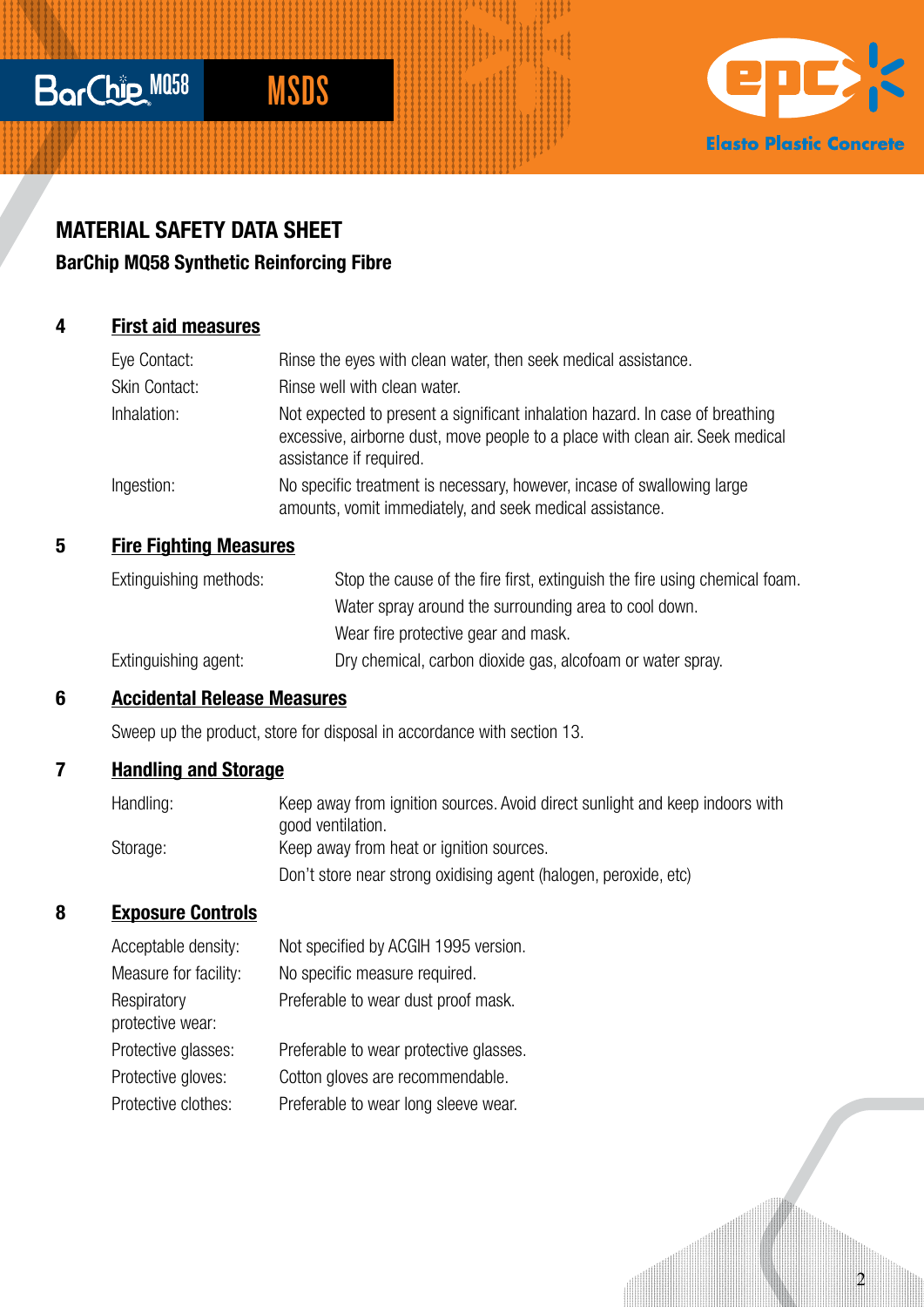# BarChie M058 MSDS

# **Elasto Plastic Concrete**

# **MATERIAL SAFETY DATA SHEET**

# **BarChip MQ58 Synthetic Reinforcing Fibre**

# **9 Physical and Chemical Properties**

Length: 58 mm Specific gravity: 0.9 - 0.92 Boiling point: None (dissolves) Steam pressure: None (solid body) Volatilisation: None

# Appearance: Solid Body (short fibre or polypropylene) Melting point: 120 - 170 degrees Celsius Solution degree: Water - not solutable Stability / reaction: Stable under normal storage

### **10 Danger Information**

Inflammability: Yes Inflammable degree: 300 degrees Celsius Ignition point: More than 450 degrees Celsius Explosive limit: None Ignition character: Natural ignition character / reaction with water: none Oxidisation character: None Self reactive None explosiveness: Dusty explosiveness: None Stability / reaction: By heat dissolution, it occurs CO, CO2 gas. It reacts with strong oxidising agent

#### **11 Toxicology Information**

Acute oral toxicity: No specific data on this matter is available, as there is no toxicity in the raw material Acute skin toxicity: No specific data on this matter is available, as there is no toxicity in the raw material. Acute respiratory toxicity: No specific data on this matter is available, as there is no toxicity in the raw material. Cause of cancer: As of carbon black: Carbon black is listed in 'IARC group 2B' which is a group 'possible cancer cause'. Extract is also listed in IARC group 2B. According to the long term environmental epidemiologic investigation through many workers in North America and UK, bad effects to lungs including malignants have not been observed. The category of listing was changed to IARC. Various causes: No specific data Genetic toxicity: No specific data